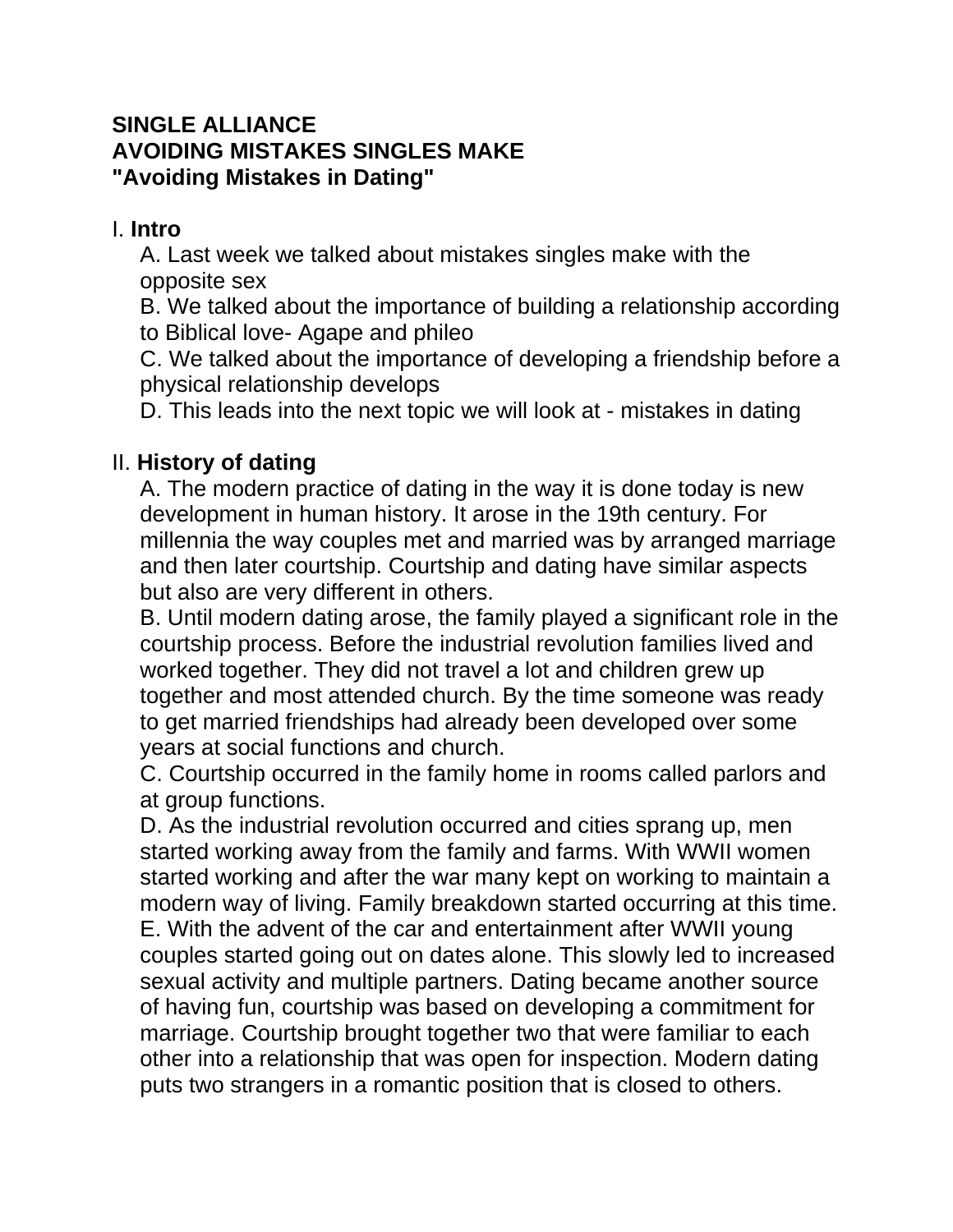F. As lives got busier and we got more advanced online dating popped up. They did all the work matching you and you just fall in love and marry! This process is highly dangerous because it puts two complete strangers together in a romantic situation.

G. Some negative aspects of modern dating

1. Modern dating tends to lead to intimacy without commitment- 4 go to's- Go to dinner, go to a movie, go back to his apartment, go to bed!

2. Modern dating tends to skip friendship

3. Modern dating tends to confuse physical intimacy with love

4. Modern dating often isolates a couple away from other vital relationships

5. Modern dating creates an artificial environment to evaluate character

#### III. **Modern courtship**

A. The subject of dating is not found in the Bible because it was not practiced in the bible. In the bible days marriages were arranged and largely guided by one's father and family

B. Modern dating has evolved to taking out a practical stranger and becoming physically intimate very quickly- holding hands, kissing, long talks.

C. There is nothing wrong with a couple going out together and doing something together. The problem happens when a couple moves much too quickly in the relationship.

D. Dating a stranger tends to lead to this. Modern dating is not focused on developing a friendship. When you go on a date you focus on how you look and smell like. You worry about saying the right thing and wonder if you should hold hands or if there should be a good night kiss or not. Friends do not worry about all this! Well you should care what you smell like!

E. Personally I am not a big fan of dating someone you do not know. Personally, I believe courtship is a more safe way to develop a relationship.

F. Courtship was conducted with others around the couple a lot. Throughout the years the church and its functions played an important role in this process for couples to spend time together and to get to know each other. Today is the same. In our class we provide many